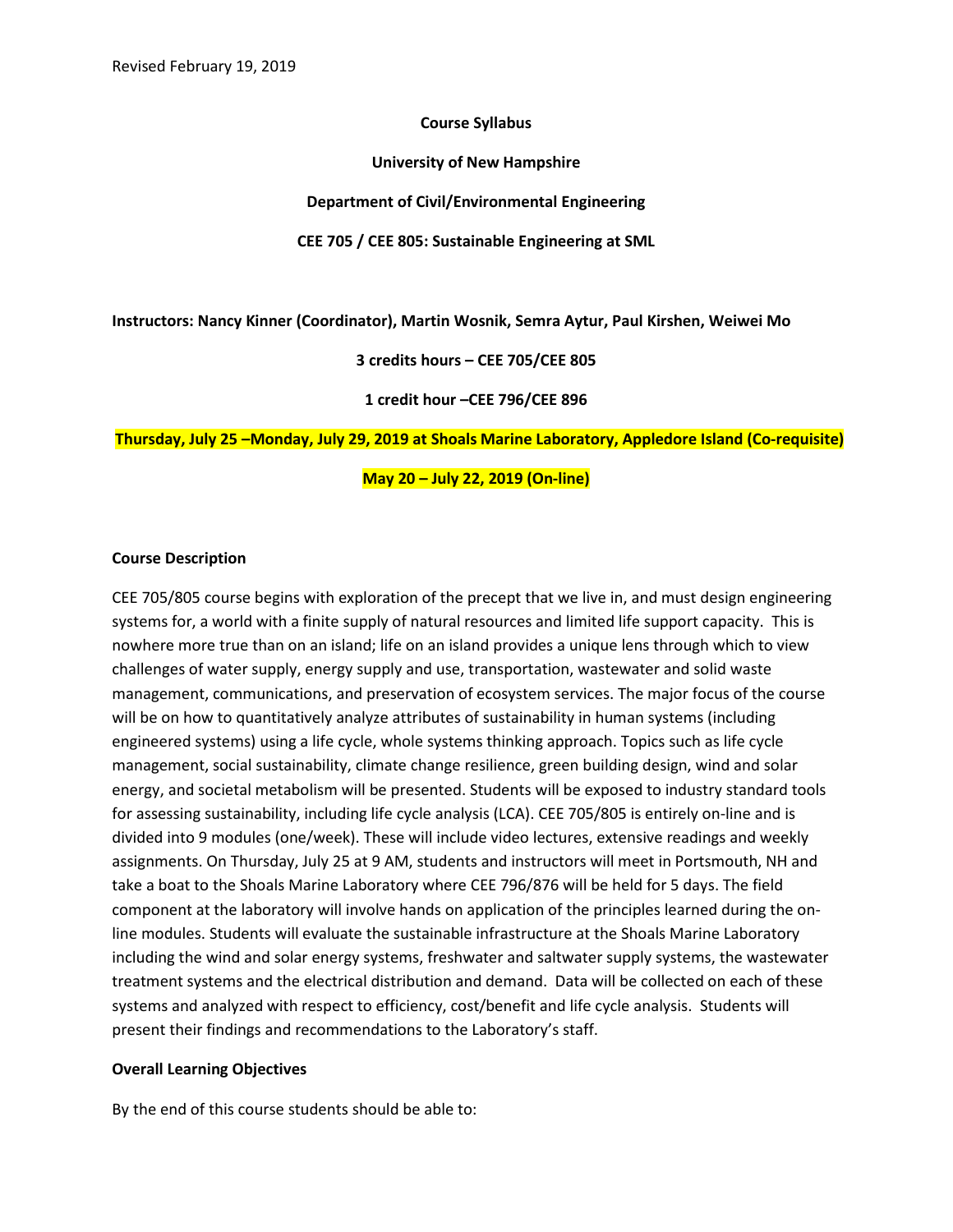- Properly define sustainability, list several current issues society faces by continuing in a "business-as-usual" trajectory, and explain the reasoning for incorporating sustainability aspects into engineering projects;
- Gather data for a life cycle, cradle-to-grave, inventory of a process and apply it within LCA to assess the environmental and social impacts while understanding the uncertainties, externalities, and trade-offs;
- Think critically using a life cycle, whole system mindset, with a meaningful awareness of industry-society-nature interactions, spatial and temporal scales, global change, generational and cultural inequities, and rebound effects;
- Explore the principles, perspectives and approaches learned during the on-line component of the course to the Shoals Marine Laboratory community during the field component of the course.

# **Grading**

# Assignments (72%)

# **Assignments**

Assignments will consist of writing, traditional homework, and field/ laboratory exercises (the latter at the Shoals Marine Laboratory).

### **Portfolio**

Student will keep an electronic course portfolio on-line. The purpose of the course portfolio is to provide a complete record of the learning, the work, and projects accomplished throughout the class for future use. The portfolio will contain all course materials including the following:

-Course readings

-Notes slide from lectures/Reflections on readings

-Completed assignments including those projects completed at the Shoals Marine Laboratory.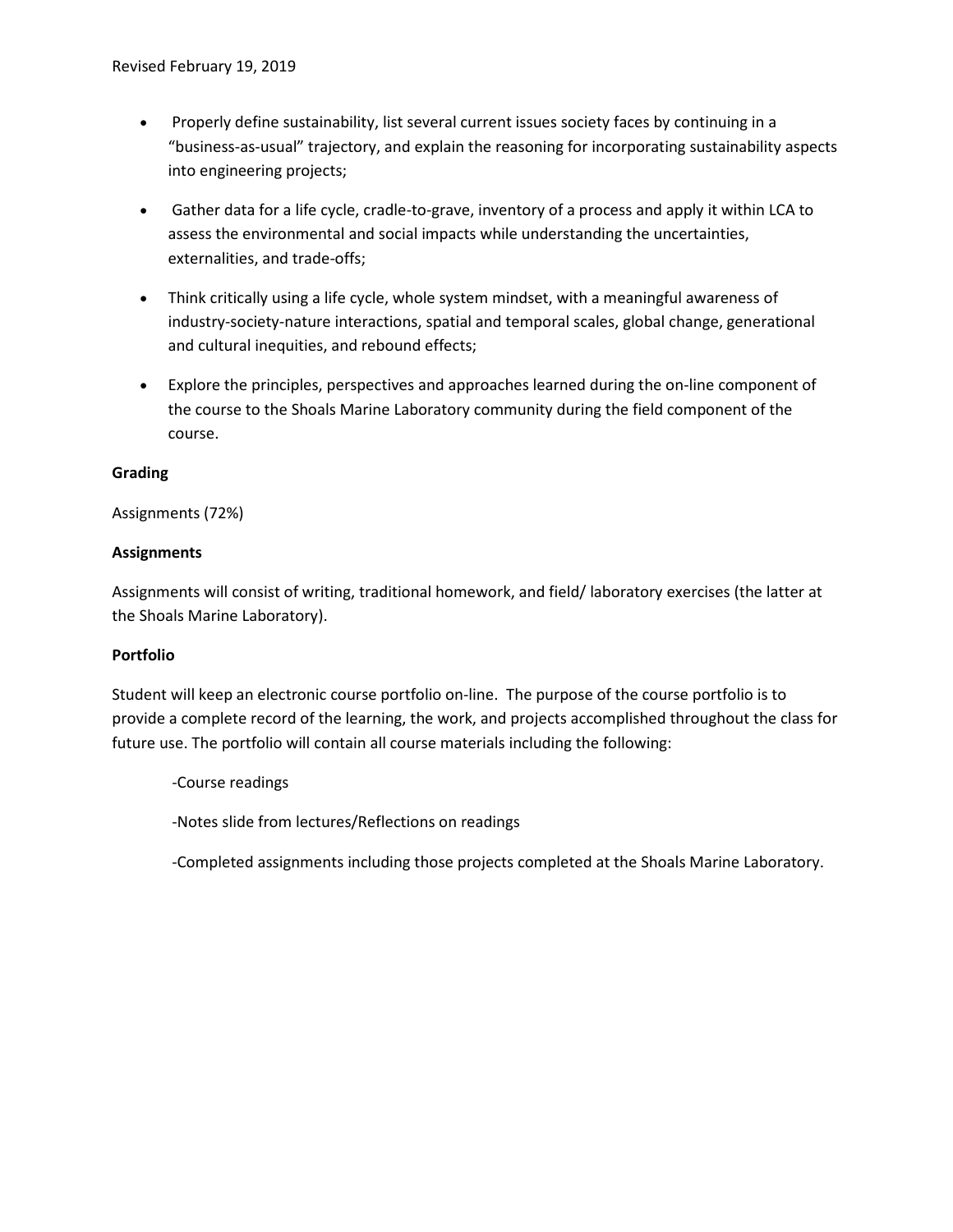# **Learning Topics and Objectives**

| <b>Topic</b>                                                                                           | <b>Concepts to Cover</b>                                                                                                                                                                                                                                                                                                                                                                                                                                                                                                                                 | <b>Learning Objectives</b>                                                                                                                                                                                                                                                                                                                                                                                                                                                                               |
|--------------------------------------------------------------------------------------------------------|----------------------------------------------------------------------------------------------------------------------------------------------------------------------------------------------------------------------------------------------------------------------------------------------------------------------------------------------------------------------------------------------------------------------------------------------------------------------------------------------------------------------------------------------------------|----------------------------------------------------------------------------------------------------------------------------------------------------------------------------------------------------------------------------------------------------------------------------------------------------------------------------------------------------------------------------------------------------------------------------------------------------------------------------------------------------------|
| CEE 705/805<br>May 20-26<br>Module 1:<br>Introduction to<br>Sustainability<br>(Kinner)<br>May 27-Jun 2 | We face many challenges if we do not<br>start planning and making decisions for<br>a more sustainable future. The history<br>of sustainability. The role of the<br>engineer is sustainability. Life cycle,<br>systems thinking is key to designing and<br>manufacturing sustainable products,<br>processes and societal systems.<br>The Shoals Marine Laboratory, located<br>on Appledore Island six mile off the                                                                                                                                        | Meet other students in the class<br>$\bullet$<br>(on-line video)<br>Define sustainability and<br>$\bullet$<br>sustainable development<br>Develop an understanding of the<br>$\bullet$<br>mission and history of the Shoals                                                                                                                                                                                                                                                                               |
| <b>Module 2:</b><br>Sustainability<br>at SML<br>(Kinner)                                               | coast of NH/ME, must maintain systems<br>to support a community of 100+ people<br>almost completely without support<br>from mainland infrastructure. Since<br>2006, the Laboratory has supported 4-5<br>Sustainable Engineering Interns each<br>field season who analyze and<br>recommend improvements for the<br>island. The interns' reports over the<br>eight years are a microcosm of the<br>challenges that must be addressed and<br>the processes that are necessary when<br>moving towards a sustainable<br>community in an offshore environment. | Marine Laboratory and Appledore<br>Island<br>Understand the process and work<br>$\bullet$<br>that the Laboratory staff and<br>students have done to become a<br>sustainable island community<br>Consider what further<br>challenges/impediments exist for<br>the Laboratory to address with<br>respect to sustainability<br>Review the<br>skills/protocols/principles needed<br>to work with a client (i.e., the<br>Laboratory staff) to help achieve its<br>goals for a sustainable island<br>community |
| <b>June 3-9</b><br><b>Module 3:</b><br>Energy and<br>Sustainability I<br>(Wosnik)                      | Overview of energy sources and usage,<br>history and trends. Reading of Monthly<br>Energy Reports (DOE/EIA).                                                                                                                                                                                                                                                                                                                                                                                                                                             | Understanding of our society's<br>$\bullet$<br>energy needs and how we have<br>been meeting them.                                                                                                                                                                                                                                                                                                                                                                                                        |
| June 10-16                                                                                             | Physical and engineering principles of<br>wind and solar energy conversion.                                                                                                                                                                                                                                                                                                                                                                                                                                                                              | Gain a working knowledge of wind<br>and solar energy                                                                                                                                                                                                                                                                                                                                                                                                                                                     |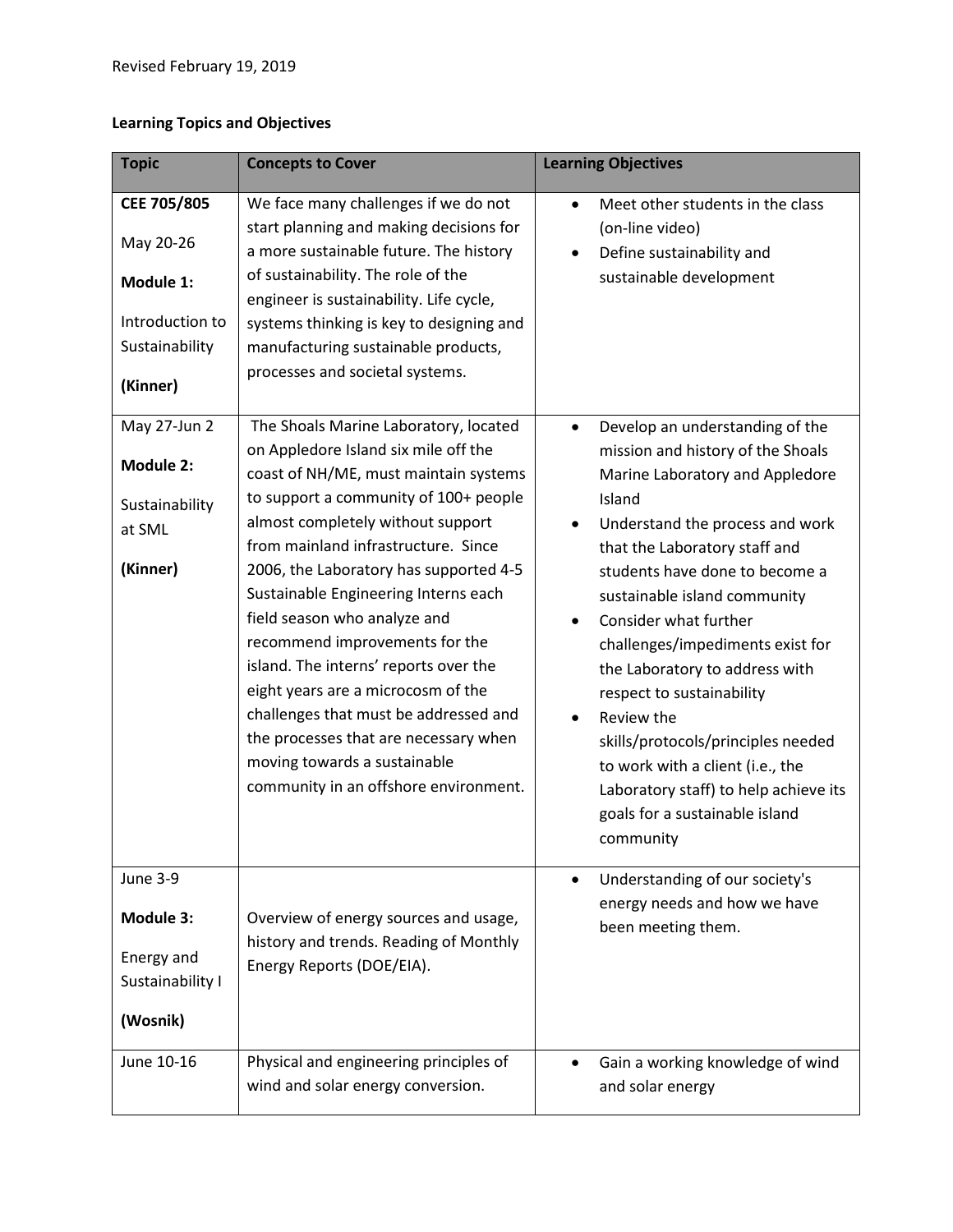| Module 4:                                                                                                     |                                                                                                                                                                                                                                                                                                                                                                                                                                                                                                                                                        | $\bullet$                   | Learn how to calculate energy                                                                                                                                                                                                                                                                                                                                                                          |
|---------------------------------------------------------------------------------------------------------------|--------------------------------------------------------------------------------------------------------------------------------------------------------------------------------------------------------------------------------------------------------------------------------------------------------------------------------------------------------------------------------------------------------------------------------------------------------------------------------------------------------------------------------------------------------|-----------------------------|--------------------------------------------------------------------------------------------------------------------------------------------------------------------------------------------------------------------------------------------------------------------------------------------------------------------------------------------------------------------------------------------------------|
| Energy and<br>Sustainability II<br>(Wosnik)                                                                   |                                                                                                                                                                                                                                                                                                                                                                                                                                                                                                                                                        |                             | resource(s) and energy conversion<br>system (e.g., wind turbine,<br>photovoltaic solar panel) efficiency.                                                                                                                                                                                                                                                                                              |
| June 17-23<br><b>Module 5:</b><br>Climate Change<br>(Kinner)                                                  | Anthropogenic climate change impacts<br>all human and natural systems and<br>must be considered in planning present<br>and future environmental, social, and<br>economic/infrastructure systems. The<br>causes of climate change must be<br>understood as well as methods to carry<br>out vulnerability assessments and<br>adaptation plans to respond to the<br>changes. The management of the<br>emissions causing the changes in the<br>climate must also be considered.                                                                            | $\bullet$<br>$\bullet$<br>٠ | Major gases and sources causing<br>climate change<br>Methods for projecting climate<br>changes<br>Magnitudes of possible climate<br>changes<br>Impacts on natural and human<br>systems<br>Scenario planning in vulnerability<br>and adaptation planning<br>Mitigation of greenhouse gases<br>Knowledge of some of the climate<br>change literature<br>Exposure to actual municipal<br>adaptation plans |
| June 24-30<br>Module 6:<br>Infrastructure<br>to Address<br><b>Rising Sea Level</b><br>& Flooding<br>(Kirshen) | Coastal urbanized areas are some of the<br>most globally vulnerable areas to<br>climate change because they are<br>exposed to both inland and ocean<br>changes. One of the major stressors is<br>sea level rise and the associated<br>increases in coastal flooding. Strategies<br>to adapt to these threats consist of<br>accommodating the threats, protecting<br>systems from the threats, or retreating<br>from them. The first two can utilize<br>both green and grey infrastructure that<br>are implemented over time as the<br>climate changes. | ٠                           | Economic, social, environmental<br>impacts of increased coastal<br>flooding in urbanized areas<br>Direct impacts<br>Indirect impacts<br>Management strategies<br>Flexible Infrastructure<br><b>Planning Process</b><br>Benefit-Cost and Multi-Criteria<br>Analysis                                                                                                                                     |
| <b>July 1-7</b><br>Module 7:                                                                                  | Life cycle thinking & management are<br>necessary to sustainable engineering of<br>products and systems. Overview and<br>learn the theoretical concepts and                                                                                                                                                                                                                                                                                                                                                                                            |                             | Define Life Cycle of a product or<br>process                                                                                                                                                                                                                                                                                                                                                           |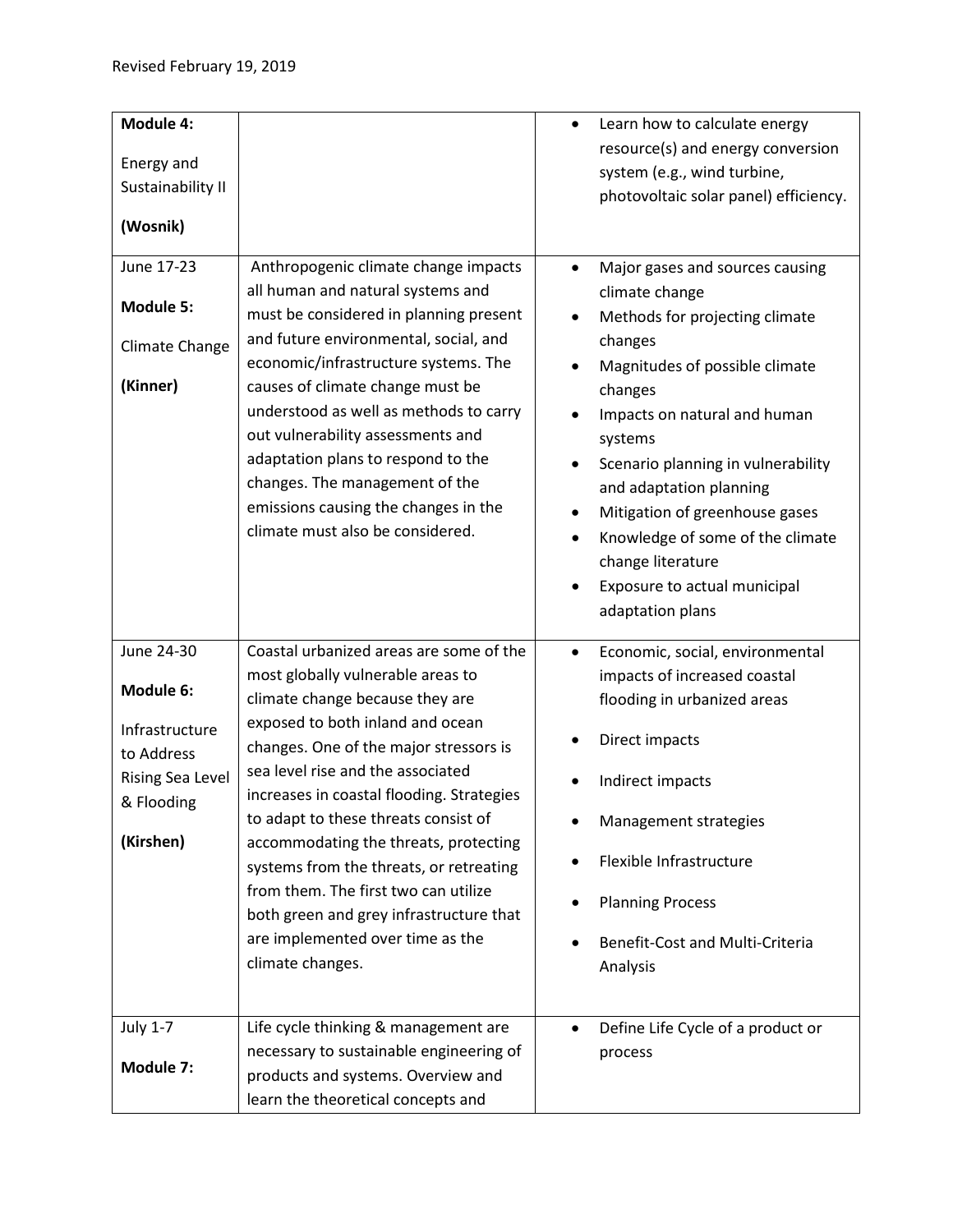| Life Cycle           | methods behind LCA. Assessment of         | Understand the process of LCA and<br>$\bullet$ |
|----------------------|-------------------------------------------|------------------------------------------------|
| Assessment           | the economic and environmental            | be able to sketch the LCA                      |
| (LCA)                | impacts of products & processes           | framework                                      |
|                      | embedded in their supply chains and       | Define the goal and scope for an               |
| (Mo)                 | end-of-life scenarios. Use of SimaPro     | LCA study                                      |
|                      | and Economic Input-Output database        | Establish ability to collect and               |
|                      | to conduct simple LCA.                    | analyze inventory data                         |
|                      |                                           | Name and describe the 4 steps of               |
|                      |                                           | impact assessment                              |
|                      |                                           | Identify sources of uncertainty in a           |
|                      |                                           | published LCA study.                           |
|                      |                                           | Apply LCA to solve simple problems             |
|                      |                                           | and make recommendations                       |
|                      |                                           |                                                |
| <b>July 8-14</b>     | Examples of social capital (e.g., health, | Know how and why engineers and<br>$\bullet$    |
| <b>Module 8:</b>     | well-being, civic engagement and          | scientists should incorporate social           |
|                      | prosperity, etc.), ways to measure and    | factors into project planning and              |
| Societal             | incorporate social factors into project   | implementation                                 |
| Aspects of           | design and implementation as well as      | Identify what the social factors are           |
| Climate Change       | some of the challenges of doing this,     | that engineers need to consider in             |
|                      | and future directions for this evolving   | their work                                     |
| (Aytur)              | area of study and practice.               |                                                |
| <b>July 15-21</b>    | Preparation of SML Component              | Examine applications of online<br>$\bullet$    |
|                      |                                           | modules to SML field component                 |
| Module 9:            |                                           |                                                |
| Preparation of       |                                           |                                                |
| <b>SML</b>           |                                           |                                                |
| Component            |                                           |                                                |
|                      |                                           |                                                |
| (Kinner)             |                                           |                                                |
| CEE 796 /896         | Application of the principles and         | Discussion groups                              |
|                      | practices learned during the on-line      | Field work with various                        |
| <b>July 25-29</b>    | component to the Shoals Marine            | infrastructure and social systems at           |
| Field                | Laboratory and its human and              | SML (e.g., water supply, distribution          |
| Component at         | ecological systems.                       | and use; wastewater generation,                |
| <b>Shoals Marine</b> |                                           | collection and fate; solar and wind            |
| Laboratory           |                                           | energy generation, distribution and            |
|                      |                                           | use; solid waste management; food              |
|                      |                                           |                                                |
| (Kinner,             |                                           | systems                                        |
| Wosnik)              |                                           |                                                |